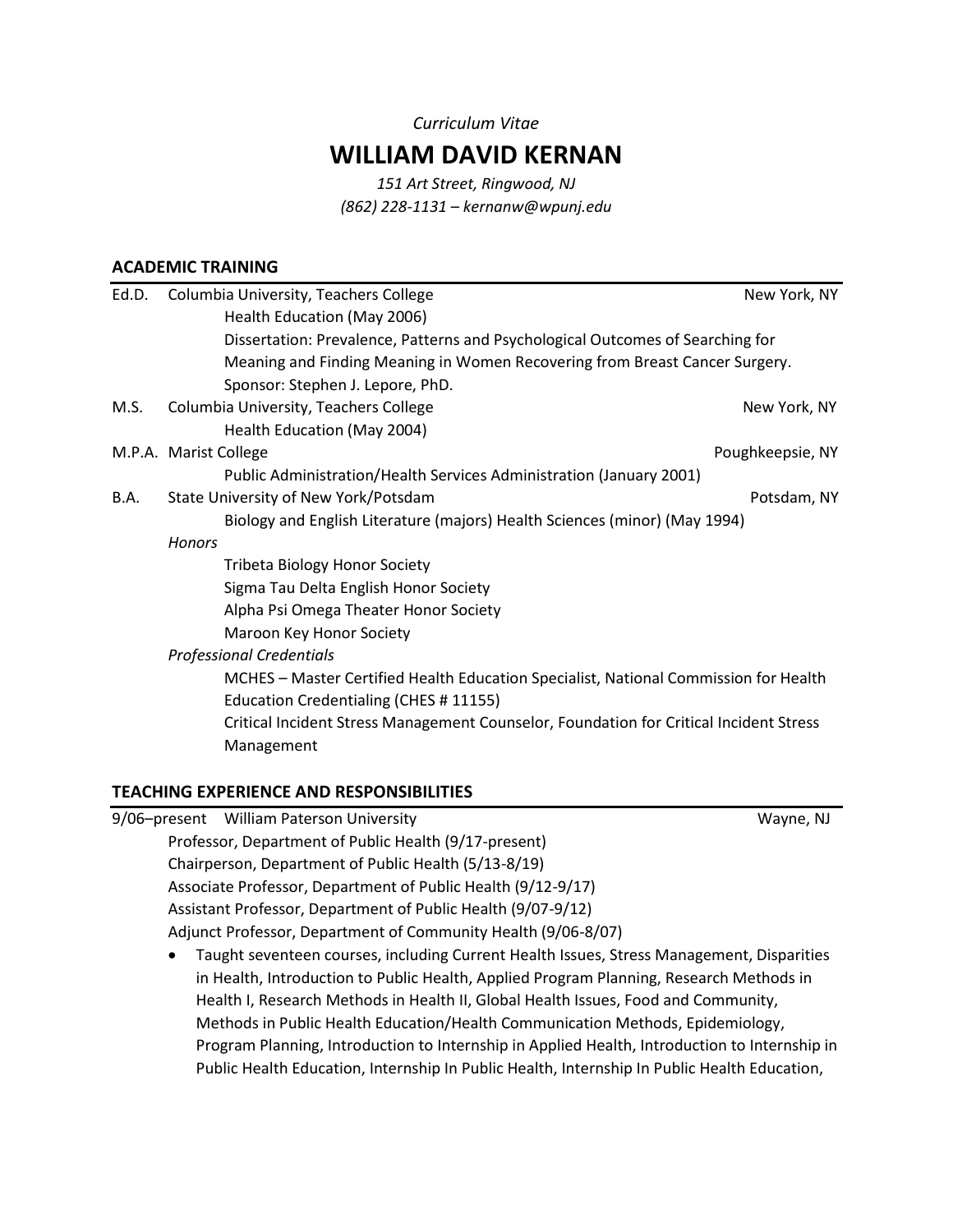and Cultural Dimensions of Health. Taught in-person, online and hybrid formats. Served as academic advisor.

- Provided leadership to an academic department during a period of significant growth in enrollment; led the department in the creation of a new graduate degree program; led the department through a successful initial accreditation and subsequent re-accreditation selfstudy process; mentored new full-time and adjunct faculty members.
- 7/06–5/10 Columbia University Teachers College New York, NY Adjunct Assistant Professor of Health Education, Dept. of Health and Behavior Studies
	- Developed/taught topics courses for graduate level education, health, and psychology majors, including HBSS 5000: Health Promotion in Higher Education, HBSS 4120A: Stress and Health, HBSS 5116: Social Relations, Emotions & Health, HBSS 4120B: Environmental Health, HBSS 4141: Health and Illness in Cross Cultural Perspective, and HBSS 4120C: Global Health Issues. Taught in-person and online formats.

7/02-9/07 Columbia University Medical Center New York, NY Lecturer, College of Physicians and Surgeons, School of Nursing, College of Dental Medicine

 Developed and taught Evidenced-Based Well-Being classes for medical, dental and nursing students designed to challenge students to look critically at empirical evidence related to health promotion, personal wellness, and the health care provider's role in the behavior change process.

8/00-7/03 Dutchess Community College **Poughteepsie, NY** Poughkeepsie, NY

Adjunct Professor, Department of Health, Physical Education, Athletics and Dance

- Taught WFE 101: Lifetime Wellness & Fitness, and HED 205: Stress Management.
- Utilized technology-based teaching methods. Coordinated physical fitness management and fitness/nutrition assessments for students. Taught physical fitness lab sessions.
- 4/96-6/97 United States Peace Corps Lilongwe, Malawi, East Africa Human Nutrition Instructor
	- Developed core curriculum and wrote two training manuals to conduct periodic nutrition and micronutrient deficiency training for over 120 health sector Peace Corps trainees.
	- Supervised a team of six Peace Corps volunteers and designed experiential teambuilding programs for Peace Corps trainees based on personal risk taking and participatory teaching methods.

## **PROFESSIONAL EXPERIENCE**

7/02-9/07 Columbia University Medical Center New York, NY Director, Center for Student Wellness

- Developed comprehensive student support service for graduate-level health sciences students, including individual health counseling, group health education outreach, and community-based healthy campus initiatives.
- Facilitated alcohol and drug addiction prevention services, and trained peer counselors about substance abuse counseling.
- Provided supervision and professional development to staff of five health educators, social workers and fitness instructors.
- Advised and trained students (medical, dental, nursing, public health and doctoral students) in peer counseling and peer education principles and practice.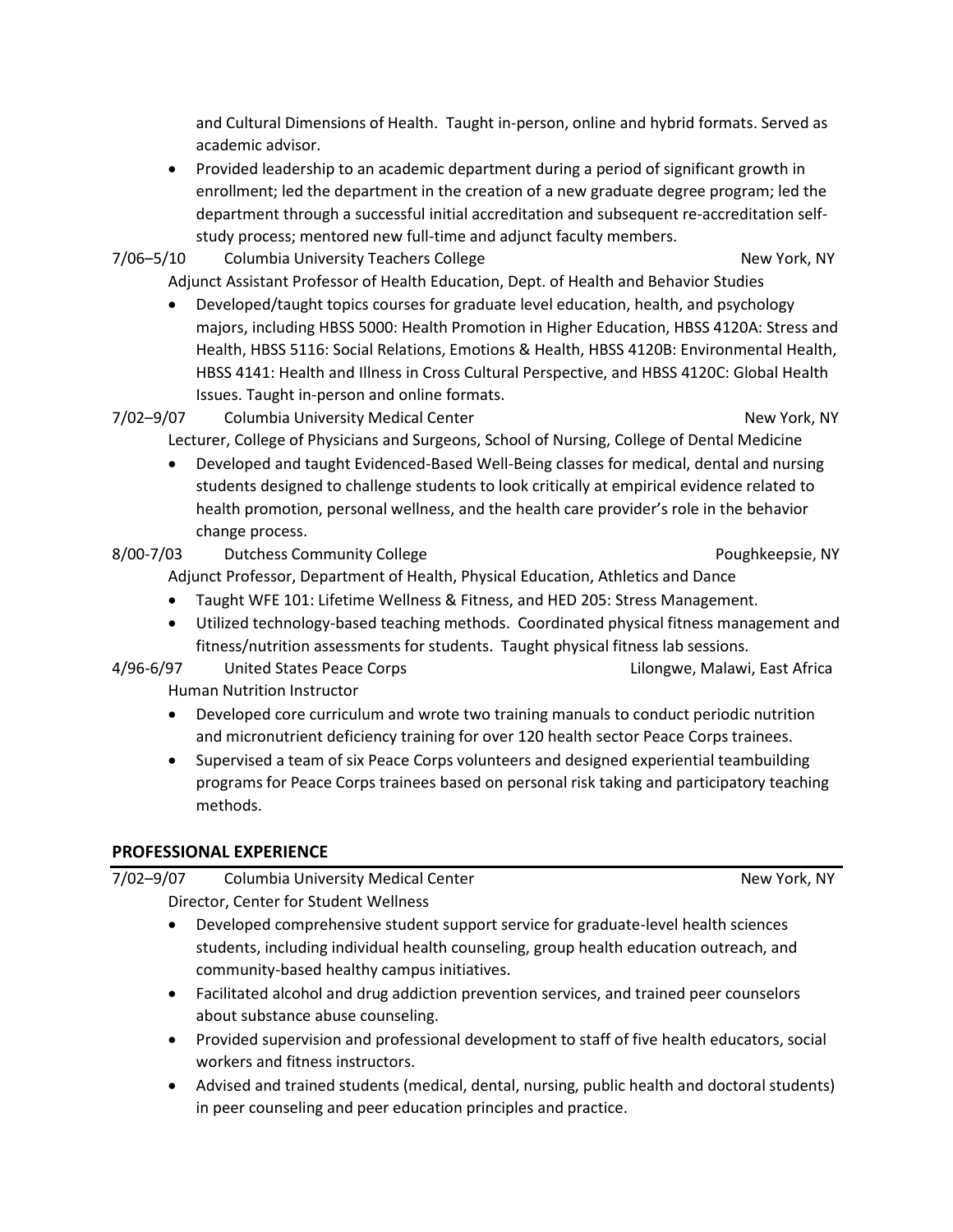- Managed annual operating budget in excess of \$20K.
- Coordinated ongoing monitoring activities to track program success and utilization.
- Coordinated all research and evaluation activities for student health service, including annual patient satisfaction projects, insurance program evaluation, and a major health status research project involving more than 1600 subjects. Conducted all related analysis and authored summary reports for Directors, Deans and Vice Presidents.

### 11/99-8/02 Vassar College Poughkeepsie, NY

Director of Health Education

- Provided campus leadership regarding alcohol, tobacco, & drug programming and policy.
- Created new health promotion program over three-year period focusing on outreach, prevention, education, and individual wellness counseling.
- Conducted periodic program evaluation activities to assess program strengths and weaknesses.
- Developed and coordinated educational programs related to various aspects of student health.
- Coordinated and managed several grant-funded research projects, including biannual substance abuse assessment.
- Advised and trained eight student peer groups, focusing on health education principles and behavior change theory.

### 1/98-8/00 Marist College Poughkeepsie, NY

Area Coordinator

- Developed and coordinated over 30 staff trainings and in-service programs, focusing on issues of communication, conflict resolution, policy enforcement, leadership, teambuilding, and diversity.
- Supervised three full-time staff members, 23 student staff members and > 900 first-year students.
- Ensured community standards, mediated conflicts, and provided wellness education and counseling.
- 6/97-1/98 United Nations World Food Program N'Zerekore, Guinea, Africa Nutrition Monitoring Specialist
	- Supervised, monitored and evaluated refugee school feeding program serving 30,000 refugee children.
	- Designed and conducted management and nutrition education seminars for over 300 employees, confirming a greater understanding of basic health and nutrition concepts among school employees.
	- Collaborated with aid organizations to ensure logistical support/technical expertise to 64 school canteens.

4/95-6/97 United State Peace Corps Chintheche, Malawi, East Africa Child Survival Officer

- Established a successful hospital-based nutrition and health promotion program, focusing on staff training, resource development, and community outreach.
- Recruited, trained, and supervised 18 health care workers in micronutrient malnutrition surveillance and prevention of dehydration/diarrheal disease, resulting in a decreased number of readmitted patients.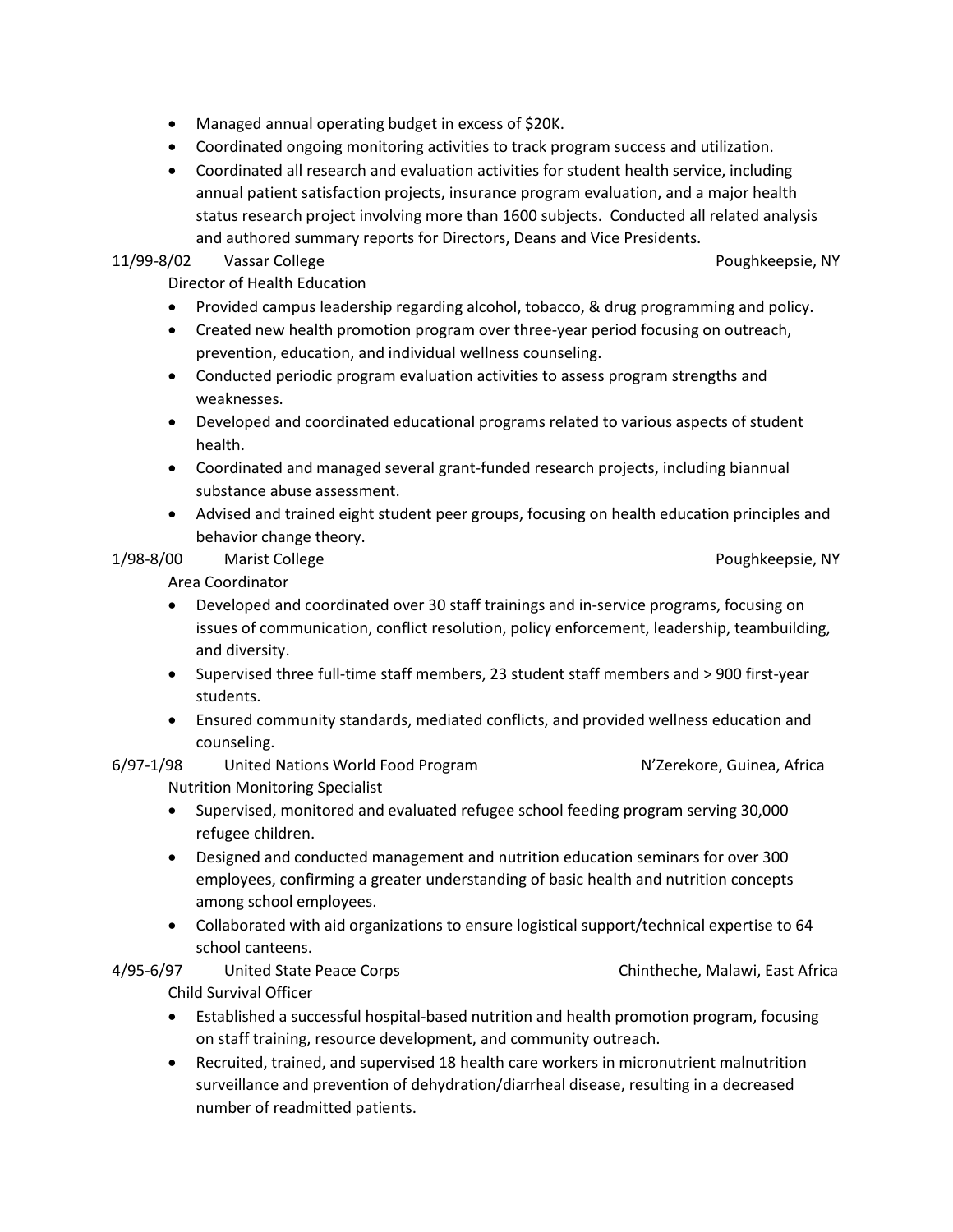- Applied for and received two training grants totaling \$340,000 Kwacha (over \$12K American dollars).
- A/93-6/95 State University of New York/Potsdam State Area and State Area Potsdam, NY Health Educator
	- Developed health education program serving over 4000 undergraduate students.
	- Conducted over 40 health education programs in classrooms and campus residence halls. Provided dietary counseling and conducted weekly educational program in the campus health service.

#### **PEER-REVIEWED PUBLICATIONS**

- **Kernan, W.D.,** & Basch, C.H. (2022). Adaptation of an in-person internship to a virtual format for public health undergraduates. *JMIR Public Health Surveillance* (e-pub ahead of print). doi:10.2196/35252 http://dx.doi.org/10.2196/35252
- **Kernan, W.D.,** Basch, C.H., Segall, L.E., & Garcia, P. (2020). A review of YouTube videos about the opioid antagonist medication Naloxone. *Journal of Consumer Health on the Internet, 24*(2), 135-146.
- Kecojevic, A., **Kernan, W.D.**, Urena, A., Pereda, A., Shair, R., & Amaya-Fernandez, E. (2020). Support for 100% tobacco-free policy on a college campus: Differences between students and faculty/staff. *Journal of Public Health*, https://doi.org/10.1007/s10389-020-01344-6
- **Kernan, W. D.** (2019). Health-related impediments to learning among dental and oral surgery students. *Journal of Prevention and Intervention in the Community*, *47*(1), 32-44.
- Basch, C. H., **Kernan, W. D.,** & Maclean, S. (2019). Improving understanding about dental health issues in college students. *Journal of Prevention and Intervention in the Community, 47*(1), 25-32.
- Kecojevic, A., Basch, C., **Kernan, W.**, Montalvo, Y., & Lankenau, S.E. (2019). Perceived social support, problematic drug use behaviors, and depression among prescription drugs-misusing young men who have sex with men. *Journal of Drug Issues, 49*(2), 324-337.
- Kecojevic, A., Basch, C., Basch, C., & **Kernan, W.** (2018). Pre-Exposure Prophylaxis YouTube videos: Content evaluation. *JMIR Public Health and Surveillance, 4*(1).
- **Kernan, W. D.,** Basch, C. H., & Cadorett, V. (2018). Using mind mapping to identify research topics: A lesson for teaching research methods. Pedagogy in Health Promotion, 2373379917719729.
- Basch, C. H., Cadorett, V., MacLean, S. A., Hillyer, G. C., & **Kernan, W. D.** (2017). Attitudes and behaviors related to sun-safety in college students. *Journal of Community Health, 42*(4), 757-762.
- **Kernan, W. D.**, & Basch, C. H. (2017). When the Levees Broke: A teaching tool to initiate discussions in undergraduate teaching of health disparities. Pedagogy in Health Promotion, 3(1), 50-55.
- Basch, C. H., & **Kernan, W. D.** (2016). Ingredients in children's fluoridated toothpaste: A literature review. *Global Journal of Health Science, 9*(3), 1.
- Basch, C. H., **Kernan, W. D.**, & Menafro, A. (2016). Presence of candy and snack food at checkout in chain stores: Results of a pilot study. *Journal of Community Health, 41*(5), 1-4.
- Basch, C. H., **Kernan, W. D.**, & Reeves, R. (2016). Family fun or cultural free-for-all? A critique of the 2015 National Football League Super Bowl commercials. *Health Promotion Perspectives, 6*(1), 37.
- Marshall, B., Gonzales, G., & **Kernan, W.** (2016). Evaluating Por Nuestra Salud: A feasibility study. *Health Promotion Practice, 17*(1), 137-145.
- **Kernan, W.D.,** Bogart, J. & Wheat, M.W. (2011). Health-related barriers to learning among graduate students. *Health Education, 111*(5), 425-445.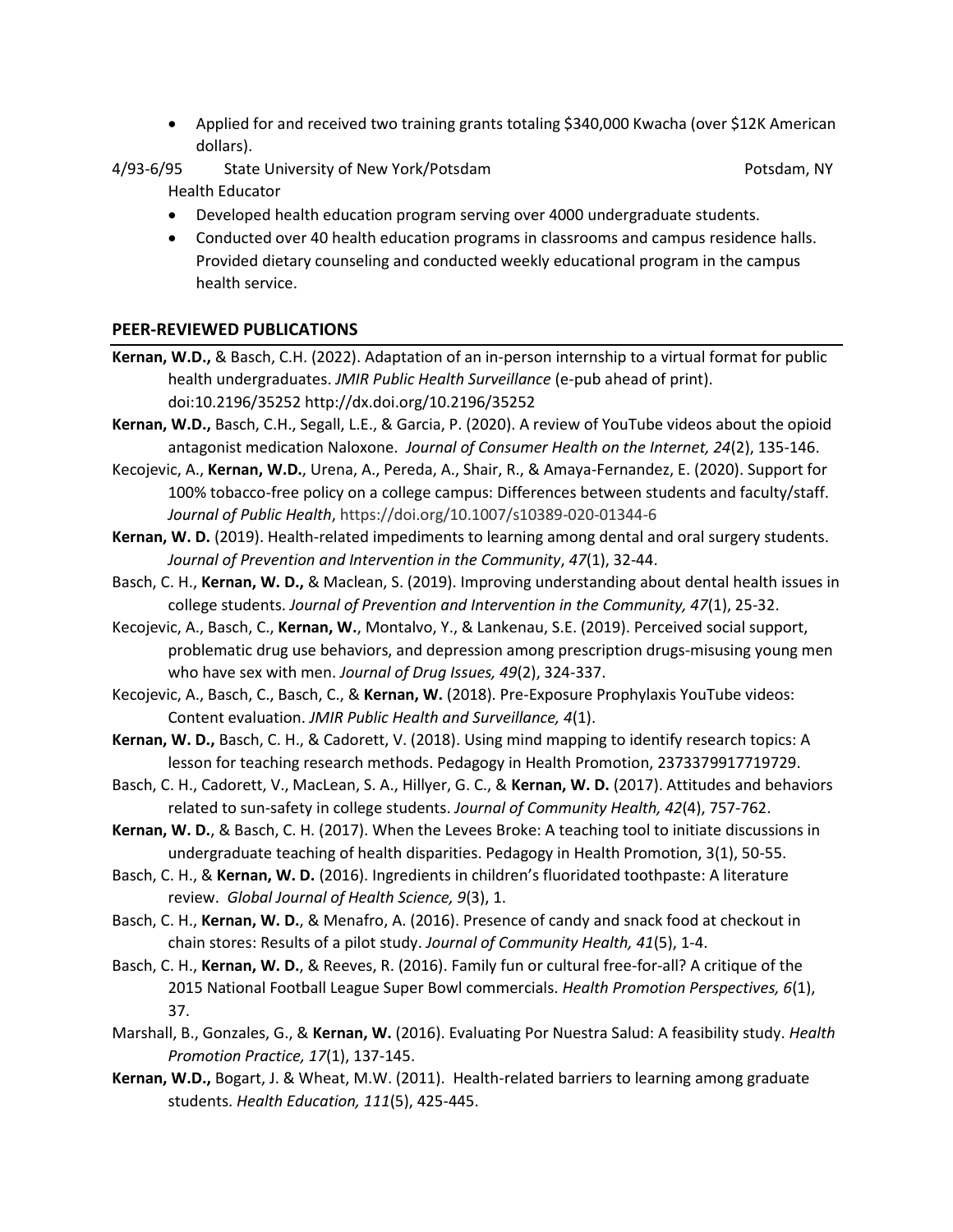- **Kernan, W.D.,** & Lepore, S.J. (2009) Searching for and making meaning after breast cancer: Prevalence, patterns, and negative affect. *Social Science & Medicine*, 68(6), 1176-1182.
- **Kernan, W.D.,** Wheat, M.W., & Lerner, B.A. (2008). Linking learning and health: A pilot study of medical students' perceptions of the academic impact of various health issues. *Academic Psychiatry, 32*(1), 61-64.
- **Kernan, W.D.** & Wheat, M.W. (2008). Nursing students' perceptions of the academic impact of various health issues. *Nurse Educator, 33*(5), 215-219.

#### **BOOK CHAPTERS AND ENCYCLOPEDIA ENTRIES**

- **Kernan, W.D.** (2021). Cultural Diversity/The Potentially Marginalized Child. In School Nursing: The Essential Reference; Loschiavo, J. Ed. Springer Publishing Company.
- **Kernan, W.D.** (2021). Substance Abuse in School-Aged Children. In School Nursing: The Essential Reference; Loschiavo, J. Ed. Springer Publishing Company.
- **Kernan, W.D.** (2016). Allied Health Professionals, Alternative Medicine, Centers for Disease Control (CDC), Environment, Global Health. In Chronic Diseases: An Encyclopedia of Causes, Effects, and Treatments: Teichroew, J.K., Ed. ABC-CLIO.
- Lepore, S.J. & **Kernan, W.D.** (2008). Positive outcomes in the context of serious illness: An expanded social-cognitive processing model. In Medical Illness and Positive Life Change – Can Crisis Lead to Personal Transformation?; Park C., Lechner, S., Stanton, A, & Antoni, M, Eds. American Psychological Association.

#### **TRAINING MANUALS**

- **Kernan, W.D.,** Apaza, V. & DeSantis, P. (2016). Facilitator's Toolkit for a Photovoice Project, United for Prevention in Passaic County/New Jersey Department of Mental Health & Addiction Services, Trenton, NJ.
- **Kernan, W.D.** (2000). The Baby Mall A Cultural Diversity Training Manual for College Students.
- **Kernan, W.D.** (1997). School Canteen Food and Nutrition Manual, United Nations World Food Program (UNWFP); Conakry, Guinea.
- **Kernan, W.D.** (1997). Dietary Deficiency Malnutrition: A Training Manual, United States Peace Corps; Washington D.C.
- **Kernan, W.D.** (1996). A Nutrition Workbook for Peace Corps Volunteers in Malawi, United States Peace Corps; Lilongwe, Malawi.

#### **PEER-REVIEWED PROCEEDINGS PAPERS AND ABSTRACTS**

- Kecojevic, A., **Kernan, W.D.,** Sherman, G., & Amaya-Fernandez, E. (2019). Support for and Opposition to 100% Tobacco-Free Policy on College Campus in New Jersey: Differences between Students and Faculty/Staff. Annual meeting of the American Public Health Association (APHA): Philadelphia, Pennsylvania.
- Kecojevic, A., Basch, C., Basch, C., & **Kernan, W.D.** (2017). Pre-Exposure Prophylaxis (PREP) YouTube video: A content evaluation. Annual meeting of the American Public Health Association (APHA): Denver, Colorado.
- Kecojevic, A., Basch, C.H., **Kernan, W.D.,** & Lankenau, S. (2016). Associations of social support with highrisk behaviors among substance using young men who have sex with men (YMSM). Annual meeting of the American Public Health Association (APHA): Atlanta, GA.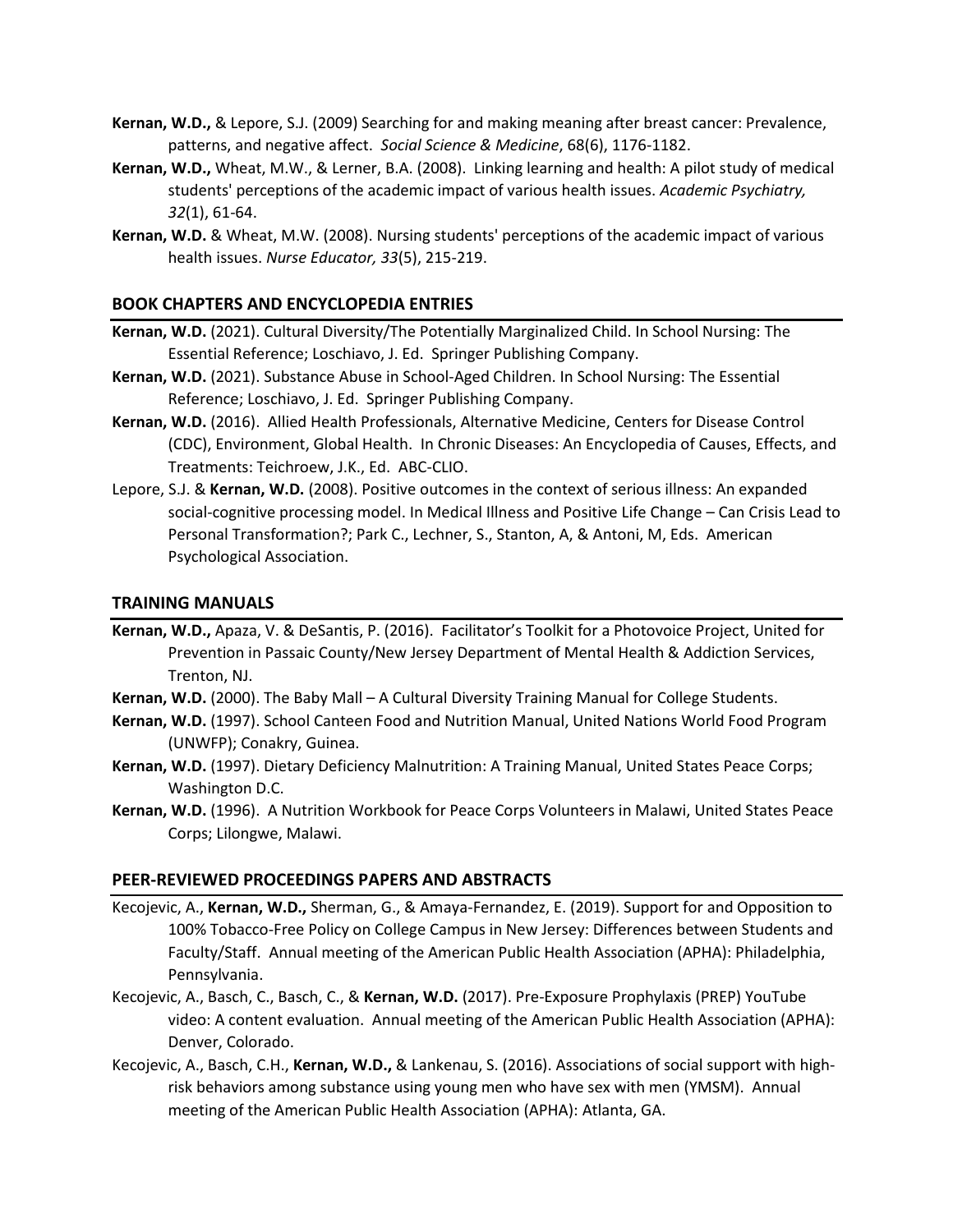- Bogart, J., Wheat, M., & **Kernan, W. D.** (2010). Self-compassion, burnout, and the academic impact of student health concerns. Annals of Behavioral Medicine. 39; 174.
- **Kernan, W.D.,** Wheat, M.W., & Bogart, J. (2009). Academic impacts of various health concerns in clinical and non-clinical health sciences students. Annals of Behavioral Medicine, 37(1src); 69.
- **Kernan, W.D.,** Wheat, M.W., & Bogart, J. (2009). Quality of life and the health behaviors of students studying the health professions. Annals of Behavioral Medicine, 37(1src); 71.
- **Kernan, W.D.** & Lepore, S.J. (2008). Searching for and making meaning after breast cancer; Prevalence, patterns, and negative affect. Annals of Behavioral Medicine, 35(1s); 232.
- Graham, M.J., **Kernan, W.D.,** Wright, L., & Drusin, R. (2007). Regulatory focus effects on medical students' study strategies within an honors-pass-fail grading system: A longitudinal study. New Investigators Session, Division 1 (Professional Ed.). Annual Conference of the American Education Research Association: San Francisco, CA.

# **CURRENT RESEARCH ACTIVITIES**

- Environmental Factors Contributing to Underage Smoking Habits: Assessing Retail Establishments in Passaic City. Protocol #2022-301
- The PRIDE Survey (Grades 7, 9 and 11): Cross-Site Evaluation of the Drug Free Communities (DFC) Grant*.* Protocol # 2021-334
- Focus Groups at the Station House Adjustment program in Passaic City for the Drug Free Communities (DFC) Grant. Protocol # 2020-328
- The Health Concerns of Bangladeshi-Americans in Paterson, New Jersey. Protocol #2017-309
- Environmental Tactics to Prevent Underage Drinking at Off-Premise Liquor Establishments among Limited English Proficiency Adults. Protocol #2016-320
- Working with Pharmacists to Reduce the Availability of Unused and Expired Prescription Medication in Passaic County. Protocol #2015-304A
- A Cross-Sectional Study of the Attitudes and Skills of Community Preventionists Related to Working with Data. Protocol #2014-304
- Underage Drinking Laws. Measuring Parental Knowledge, Attitudes and Beliefs: Protocol #2014- 329
- Strategic community partnership development to reduce access to prescription opioids.
- Food insecurity among college students; food waste education with K-12 students
- Cultural competency issues among school nurses.

## **FUNDED GRANTS**

- **2021-present** Warm Line Block Grant, New Jersey Division of Mental Health and Addiction Services, \$16,666.
- **2021-present** SAMHSA Block Grant to Establish a Prevention Hub and COVID-19 Awareness, New Jersey Division of Mental Health and Addiction Services, \$213,000.
- **2018-present** Youth Tobacco Action Grant, New Jersey Prevention Network, \$80,000.
- **2018-present** Drug-Free Communities Grant The Passaic City Coalition, Substance Abuse and Mental Health Services Administration (SAMHSA) & the Office of National Drug Control Policy (ONDCP), \$625,000.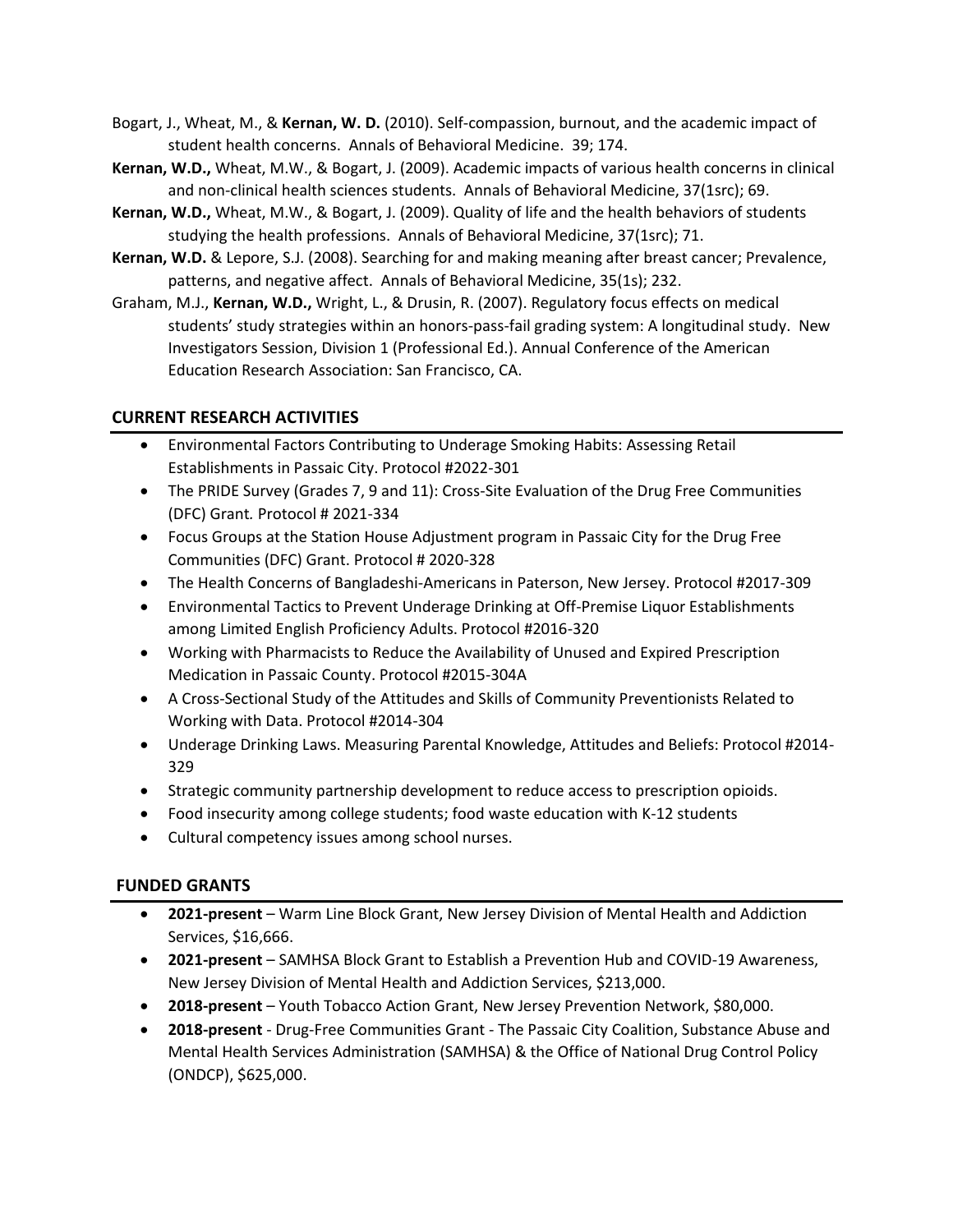- **2018-present** Outreach & Community Education Regarding the Use of Opioid Pain Relievers for Sports-Related Injuries in Young Athletes, New Jersey Division of Mental Health and Addiction Services, \$75,749.
- 2018-2021 Paterson Grow Healthy: Reducing Food Waste through the Food Cycle, United States Environmental Protection Agency through a sub-award from the Cooperative Extension of Passaic County/Rutgers University, \$5,000 grant evaluation sub-award.
- **2016-present** Passaic County Prevention Education, Passaic County Division of Health and Human Services, \$105,000.
- 2016-2020 Americorps VISTA, Corporation for National Community Service (CNCS) through the New Jersey Campus Compact, 65,600.
- **2013-present** Partnerships for Success, New Jersey Division of Mental Health and Addiction Services, \$712,000.
- **2012-present** Grant for Coalitions to Employ Environmental Management Strategies for Alcohol and Drug Prevention. New Jersey Division of Mental Health and Addiction Services, \$1,500,000.
- 2009-2011 The New Jersey Higher Education Consortium Project to Prevent and Reduce Alcohol Abuse. United States Department of Education, \$375,000.
- 2008-2011 WPU/Community-Based Effort to Prevent Underage Drinking; New Jersey Division of Alcohol Beverage Control and Office of Juvenile Justice and Delinquency Prevention Block Grant program (Grant Evaluator).

# **AWARDS AND HONORS**

- 2017 President's Award, from the New Jersey Society for Public Health Education
- 2015 Empower Award, United for Prevention in Passaic County, from Atlantic Health System
- 2015 Training for Intervention Procedures (TIPS) Award of Excellence, United for Prevention in Passaic County, from Health Communications, Inc.
- 2015 Outstanding Community Leader Award, from the Educational Opportunity Fund Program, William Paterson University
- 2003 Dr. Daniel Bratton Award for Outstanding Service, from the College Student Personnel Association of New York State
- 2000 Show Case Program Award, from the American College Personnel Association, Inc.

# **PROFESSIONAL PRESENTATIONS**

- **Kernan, W.D.** (2021, June 2). "Youth and Substance Abuse An Opioid Update for School Nurses," Springer Publications, virtual meeting.
- **Kernan, W.D.** (2020, October 6). "Knock Out Opioid Abuse Virtual Town Hall: Addressing a Public Health Crisis," Partnership for a Drug-Free New Jersey, virtual meeting.
- **Kernan, W.D.** (2020, July 8). "Opioid Update for K-12 Athletic Directors and Athletic Trainers," Passaic County Athletic Directors Association as part of the Opioid Overdose Program for Young Adults Grant, Paterson, NJ.
- **Kernan, W.D.** (2019, April 2). "Prevention of Opioid Use Disorders in the K-12 Setting," Passaic County Technical Institute as part of the Opioid Overdose Program for Young Adults Grant, Wayne, NJ.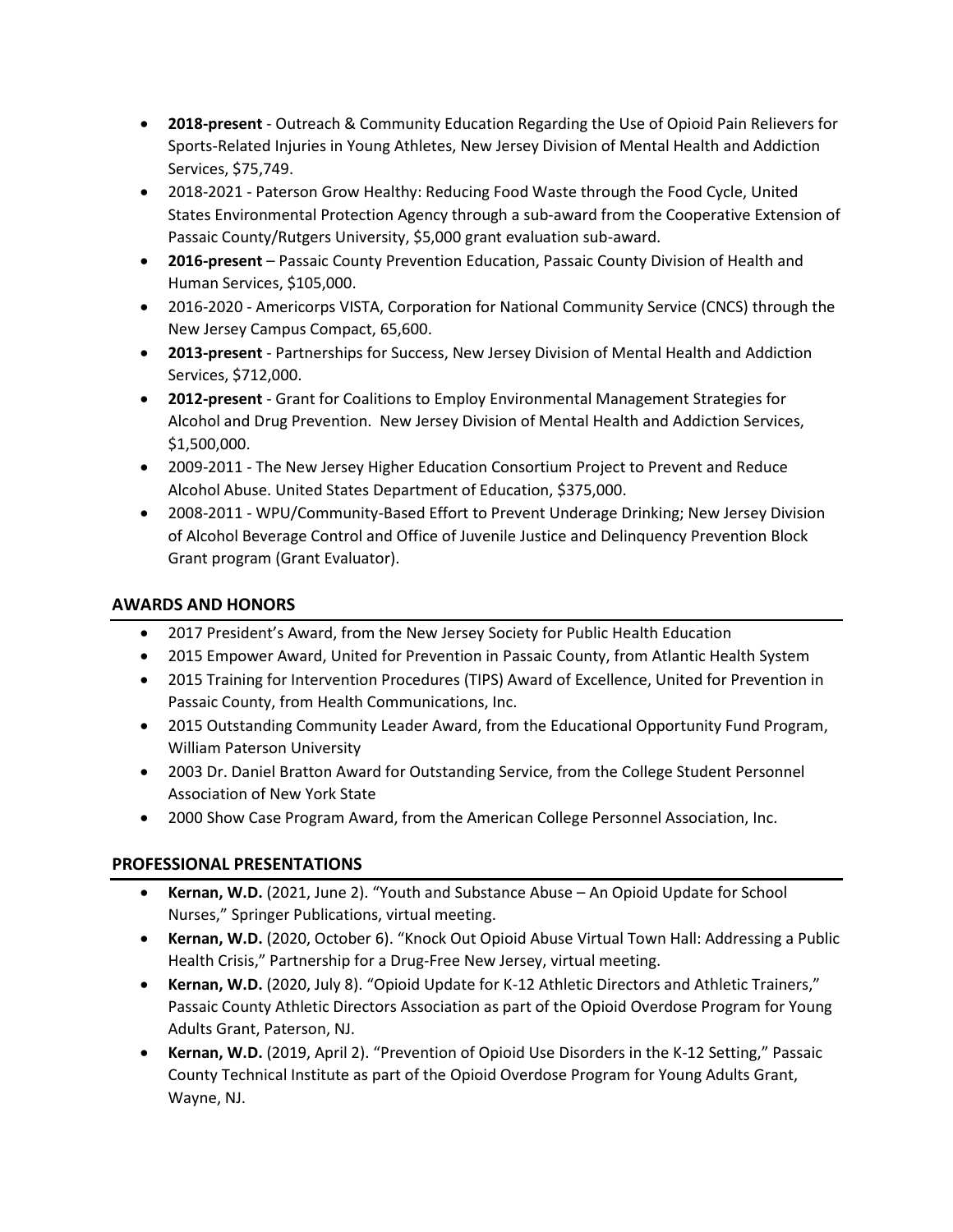- **Kernan, W.D.** (2019, May 19). "Overview of Substance Abuse Prevention Resources," Drug Monitoring Initiative – NJ Bureau of Drug and Alcohol Service, Little Falls, NJ.
- **Kernan, W.D.** (2019, April 17). "Municipal Ordinances about the Sale and Distribution of Recreational Marijuana," Mercer County Council on Drugs and Alcohol, Lawrence, NJ.
- **Kernan, W.D.** (2019, April 2). "Marijuana Legalization in NJ Implications for Municipalities," William Paterson University as part of the Cannabis Research Institute (CRI), Wayne, NJ.
- **Kernan, W.D.** (2019, March 20). "Opioid Update for K-12 School Health Teachers," William Paterson University as part of the Opioid Overdose Program for Young Adults Grant, Wayne, NJ.
- **Kernan, W.D.** (2019, February 26). "Opioid Update for School Nurses," William Paterson University as part of the Opioid Overdose Program for Young Adults Grant, Wayne, NJ.
- **Kernan, W.D.** & Sherman, G. (2019, February 19). "Cannabis Policy Update," Community Coalitions for a Safe and Healthy Morris (CCSHM), Rockaway, NJ.
- **Kernan, W.D.** & Davison, J. (2018; June 27). "Opioids in Ringwood, NJ," Ringwood Indivisible, Ringwood, NJ.
- **Kernan, W.D.** & Valdes, C.M. (2018; July 26). "Bridging the Gap from Addiction to Recovery," Passaic County Prosecutor's Office/Eva's Village, Paterson, NJ.
- **Kernan, W.D.** & Davison, J. (2018; June 27). "Opioids in Ringwood, NJ," Ringwood Indivisible, Ringwood, NJ.
- **Kernan, W.D.** (2018; May 3). "Knock Out Opioid Abuse: Approaches to Prevention," Partnership for a Drug Free New Jersey, Hawthorne, NJ.
- **Kernan, W.D.** (2018; May 3). "Preventing Opioid & Heroin Abuse" William Paterson University Police, Wayne, NJ.
- **Kernan, W.D.** (2018; April 6). "Health Equity and the Heroin Epidemic," New Jersey Health Equity Conference, New Jersey Department of Health, Wayne, NJ.
- **Kernan, W.D.** (2018; March 2). "New Skills for a New Age in Undergraduate Public Health Education," 23rd Annual New Jersey Public Health Symposium, Piscataway, NJ.
- **Kernan, W.D.** (2018; February 21). "Immigration Update for School Nurses: DACA Implications," Passaic County School Nurses Association, Wayne, NJ.
- **Kernan, W.D.** (2017; September 28). "The Opioid Epidemic and the Public Health Response," United for Prevention In Passaic County, Wayne, NJ.
- **Kernan, W.D.** (2017; March 10). "Focusing on Focus Groups," Division of Student Development, William Paterson University, Wayne, NJ.
- **Kernan, W.D.** (2017; March 8). "Epidemiology and the Public Health Response to the Opioid Epidemic," Gibbons Law – The Opioid Epidemic and an Employer's Legal Response, West Orange, NJ.
- **Kernan, W.D.** (2017; March 2). "Cultural Consideration for School Nurses," Passaic County School Nurses Association, Wayne, NJ.
- **Kernan, W.D.** & Sherman, G. (2017; January 20) "Aligning Campus AOD Prevention Efforts with University Student Learning Outcomes," National Association of Student Personnel Administrators (NASPA) Alcohol and Other Drugs Strategies Conference, Austin, TX.
- Williams, N., **Kernan, W.D.,** & Coleman, J. (2016, December 8). "ASPPH Presents: An Overview of SPB CEPH Accreditation." Association of Schools and Programs in Public Health, Washington, D.C.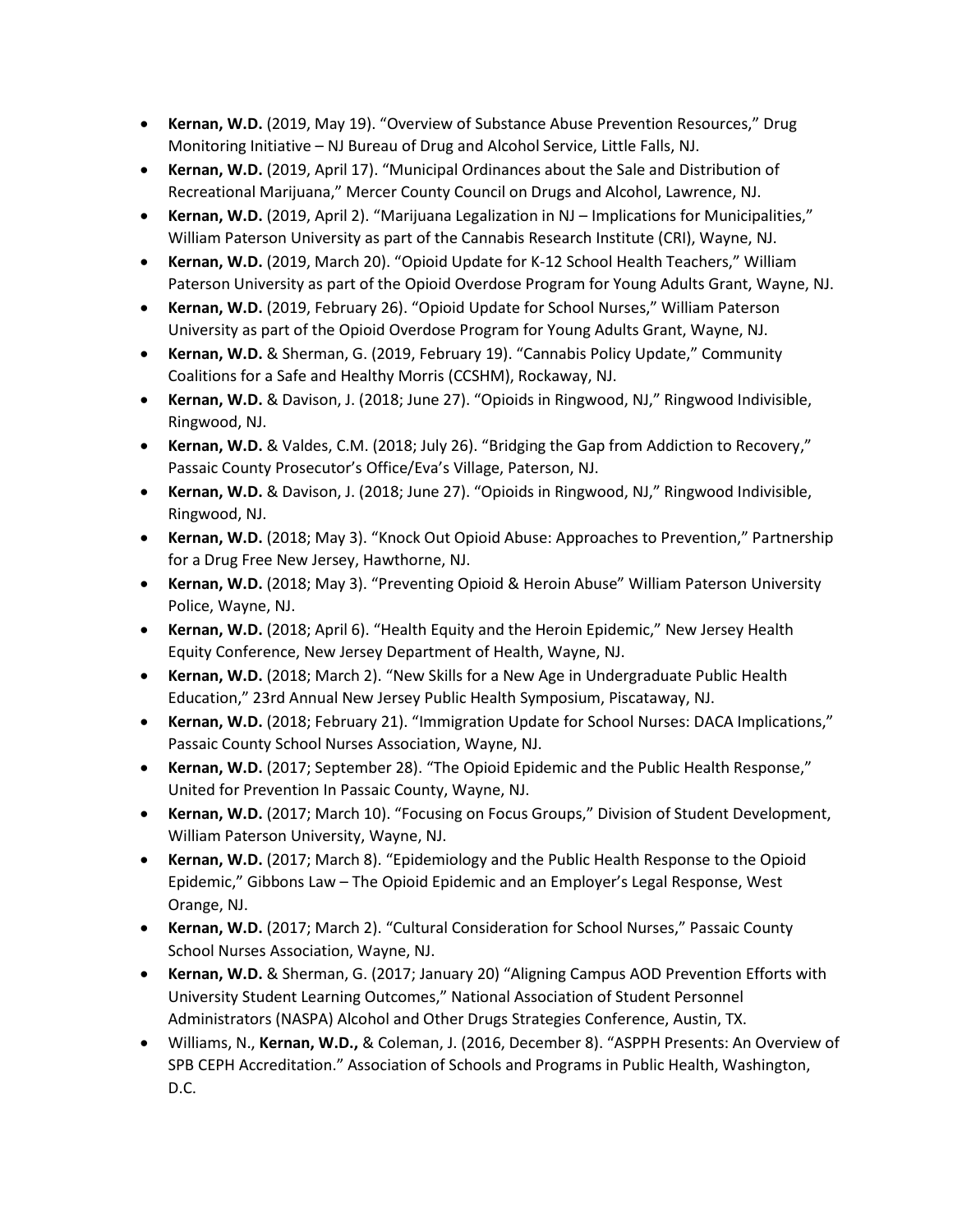- **Kernan, W.D.** (2016; December 1). "The Future of the Certified Health Education Specialist." Annual Meeting of the New Jersey Society for Public Health Education, Princeton, NJ.
- **Kernan, W.D.** (2016; November 2). "Epidemiology and the Public Health Response to the Opioid Epidemic," Commerce and Industry Association of New Jersey (CIANJ), Teaneck, NJ.
- **Kernan, W.D**. (2016; June 2). "Health Education in New Jersey," Mid-Year Meeting of the New Jersey Society for Public Health Education, Princeton, NJ.
- **Kernan, W.D.** (2016; May 31). "Focus on Focus Groups," United for Prevention in Passaic County (UPinPC), Wayne, NJ.
- **Kernan, W.D.** (2016; February 25). "Cultural Consideration for School Nurses," Passaic County School Nurses Association, Wayne, NJ.
- **Kernan, W.D.** (2015; September 17). "Undergraduate Public Health and Field Experiences," New Jersey Association of County and City Health Officials, Piscataway, NJ.
- **Kernan, W.D.** (2015; June 2). "Developing Effective and Easy Evaluations for Municipal Alliance Programs," sponsored by the Passaic County Municipal Alliance Coordinator, William Paterson University, Wayne, NJ.
- **Kernan, W.D.** (2015; March 26). "The College Campus as a Food Insecurity Safety Net." Mini Conference on Food & Inequality, Wayne, NJ.
- **Kernan, W.D.**, Schuldt, S, & Apaza, V. (2014; October 16). "Stepping Into the Gap: The Genesis of a Powerful Campus-Community Partnership," Eastern Region Campus Compact Conference 2014, Jacksonville, FL.
- **Kernan, W.D.** (2014; August 27). "Focus on Focus Groups," United for Prevention in Passaic County (UPinPC), Wayne, NJ.
- DeNoia, J., Gilley, D. & **Kernan, W.D.** (2014; April 24). "Global Issues in Food and Sustainability," sponsored by the WPUNJ Race and Gender Project, Wayne, NJ.
- **Kernan, W.D.** (2013; September 17). "Strategies for Community-Level Data Collection," sponsored by the Governor's Council on Alcohol and Other Drugs (GCACA), Livingston, NJ.
- **Kernan, W.D.** & Kershaw, N. (2013; June 7). "FreeSources: Using Online Resources to Guide Your Evaluation Practices," sponsored by the New Jersey Society for Public Health Education, New Brunswick, NJ.
- **Kernan, W.D.** (2013; April). "Focus on Focus Groups," sponsored by Ocean County Health Department, Toms River, NJ.
- **Kernan, W.D.** (2013; January). "Strategies for Effective Key Informant Interviews," sponsored by AWARE-ASAP, Wanaque, NJ.
- **Kernan, W.D.** (2012; July). "Evaluation Strategies for Public Health Nursing," sponsored by the New Jersey Public Health Nursing Association, Middlesex, NJ.
- **Kernan, W.D.** (2012; June). "GeoMapping for Municipal Alliances," sponsored by the Passaic County Municipal Alliance Coordinator, Wayne, NJ.
- **Kernan, W.D.** (2012; March). "Public Health & Volunteerism Go Hand in Hand," sponsored by the Lakeland AWARE-ASAP Committee, Wanaque, NJ.
- **Kernan, W.D.** (2012; March). "Focus on Focus Groups," New Jersey Society for Public Health Education, Richard Stockton College, Egg Harbor, NJ.
- **Kernan, W.D.** (2012; January). "Strategies for Effective Evidence-Based Evaluation," sponsored by the New Jersey Society for Public Health Education, New Brunswick, NJ.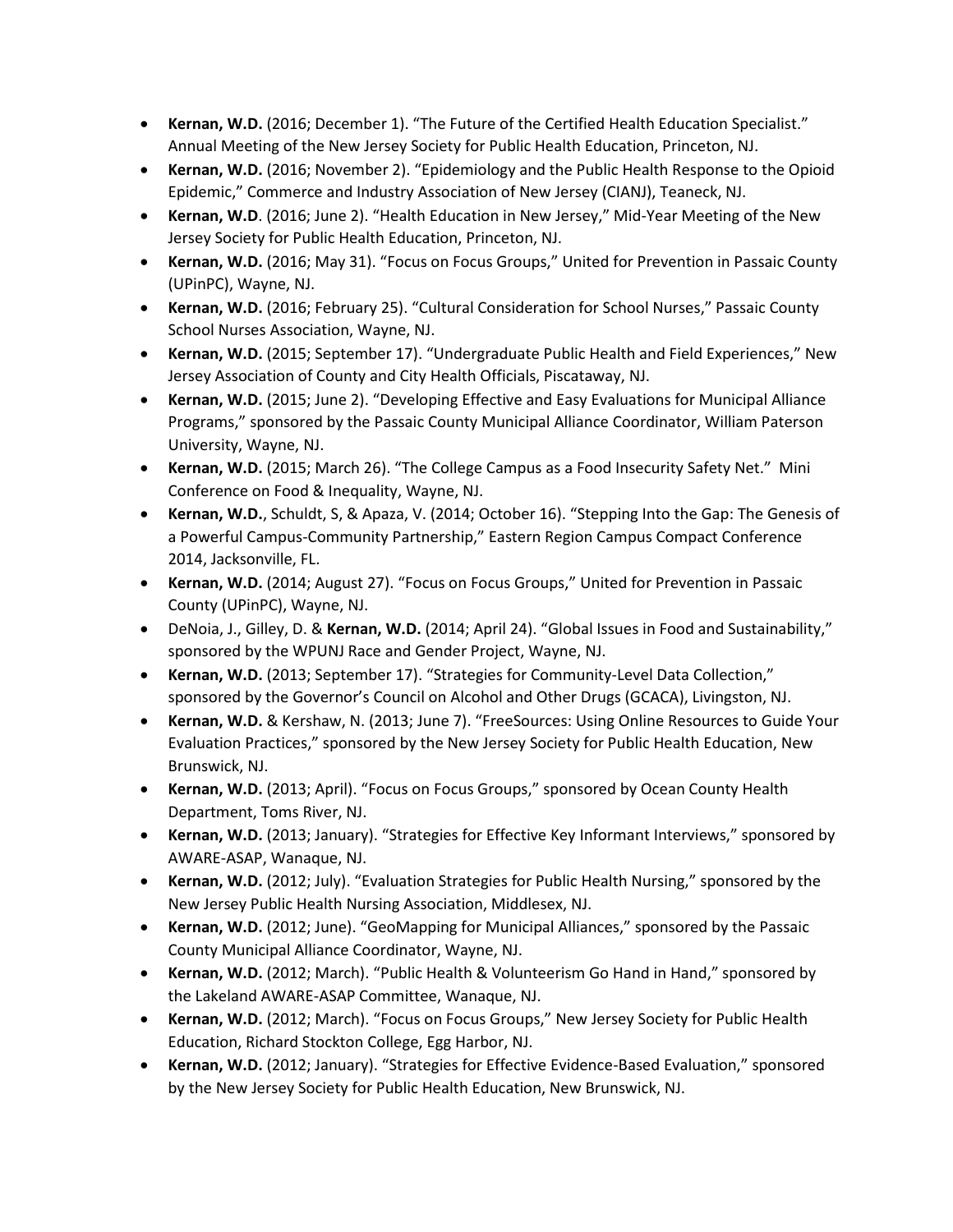- **Kernan, W.D.** (2011). "Strategies for Effective Evidence-Based Evaluation." Sponsored by the UMDNJ School of Public Health and the New Jersey Health Officers Association, Trenton, NJ.
- **Kernan, W.D.** (2011). "Strategies for Effective Evidence-Based Evaluation," sponsored by the New Jersey Society for Public Health Education, Richard Stockton College, Pomona, NJ.
- **Kernan, W.D.** (2010). "Global Health & Development: Maternal and Child Malnutrition," Invited Guest Lecture Series, New International School of Thailand (NIST), Bangkok, Thailand.
- **Kernan, W.D.** (2010). "Data and Student Health: The Benefits of a Student Health Research Collaborative," New York State College Health Association (NYSCHA) Annual meeting, Syracuse, NY.
- **Kernan, W.D.** (2010). "The Logic Model: A Helpful Tool for Program Planning and Evaluation," New York State College Health Association (NYSCHA) Annual meeting, Syracuse, NY.
- **Kernan, W.D.** (2010). "Everyday Evaluation: Strategies for Effective Evaluation in Public Health." Sponsored by the UMDNJ School of Public Health and the New Jersey Health Officers Association, Trenton, NJ.
- **Kernan, W.D.** (2010). "Developing Effective and Easy Evaluations for Municipal Alliance Programs," sponsored by the New Jersey Alcohol Beverage Control Grant, William Paterson University, Wayne, NJ.
- **Kernan, W.D.** (2010). "Data & Student Health: The Benefits of a Health Research Collaborative," New England College Health Association Annual Meeting, Burlington, VT.
- **Kernan, W.D.** (2010). "Assessment: Using Evidence to Guide Campus Prevention Initiatives," sponsored by the New Jersey Prevention Network (NJPN), John H. Stamler Police Academy, Scotch Plains, NJ.
- **Kernan, W.D.** (2010). "A Rationale for Prevention Efforts at institutions of Higher Education," sponsored by the New Jersey Prevention Network (NJPN), John H. Stamler Police Academy, Scotch Plains, NJ.
- **Kernan, W.D.** (2009). "Using Data to Enhance Student Health: A Skill Development Workshop for College Health Educators," New England College Health Association Annual Meeting, Burlington, VT. (10/09)
- **Kernan, W.D.**, Sherman, G., & Edmond, M. (2009). "Supporting a Local Community-Based Effort to Prevent Underage Drinking," National Association of Student Personnel Administrator's Annual Alcohol Abuse Prevention and Intervention Strategies Conference, Boston, MA.
- **Kernan, W.D.**, Bogart, J. & Wheat, M.W. (2009). "The Health Behaviors of the Future Leaders of College Health," American College Health Association Annual Meeting, San Francisco, CA.
- Wald, A., **Kernan, W.D.** & Wheat, M.W. (2009). "A Pilot Study of Key Health-Promoting Behaviors and Self-Rated Health Status of Graduate Students in the Health Professions," American College Health Association Annual Meeting, San Francisco, CA.
- **Kernan, W.D.** "Strategies for Effective Evidence-Based Evaluation." (2009). New Jersey Society for Public Health Education Annual Meeting, Basking Ridge, NJ.
- **Kernan, W.D.** (2008). "Best Practices for Identifying Students at Risk: A Wellness Counseling Approach," Mid-Atlantic College Health Association Annual Meeting, Baltimore, MD.
- **Kernan, W.D.** (2008). "Using Data to Enhance Student Health: A Skill Development Workshop for College Health Educators," New York State College Health Association Annual Meeting, Syracuse, NY.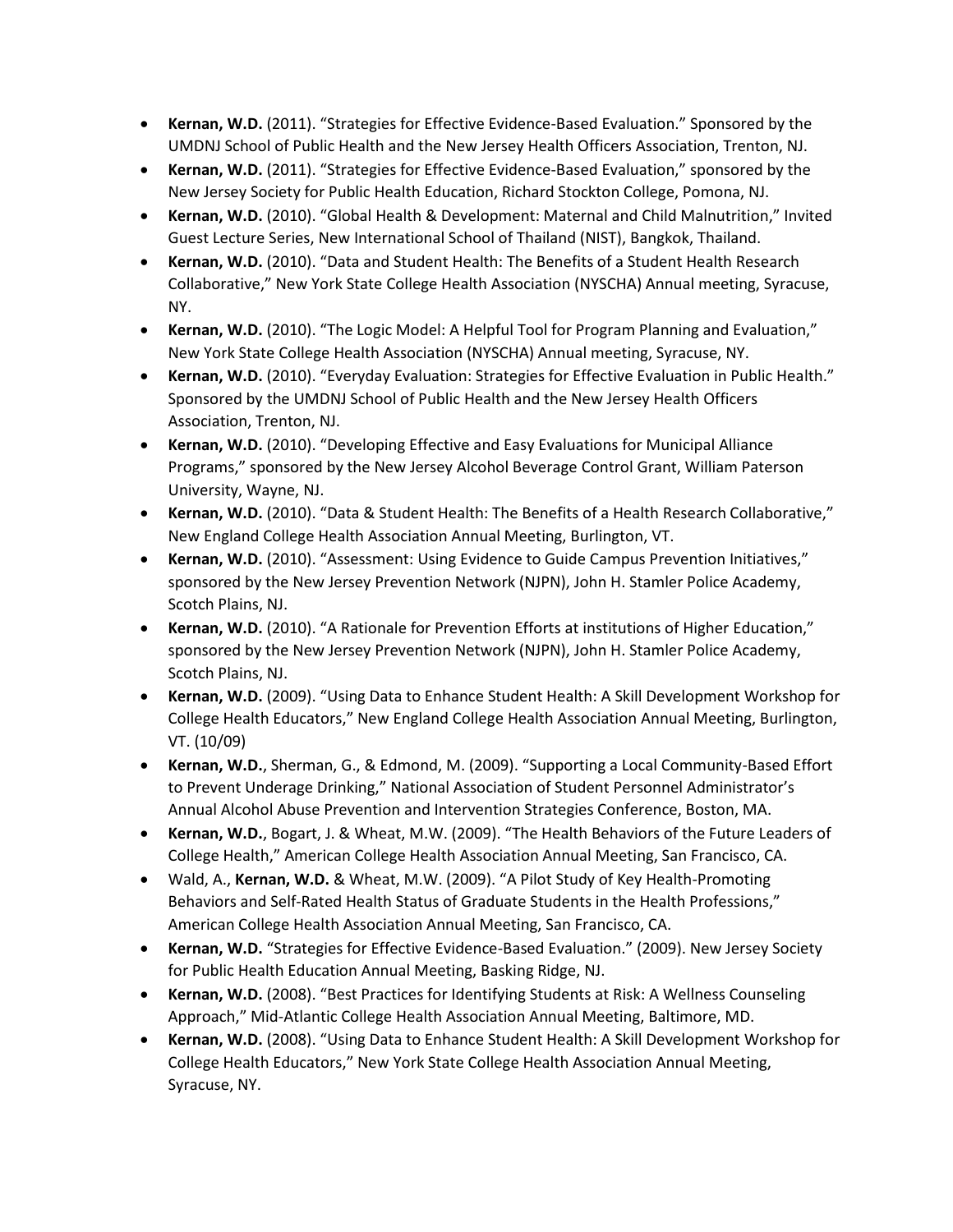- **Kernan, W.D.** (2008). "Best Practices for Identifying Students at Risk: A Wellness Counseling Approach," New York State College Health Association Annual Meeting, Syracuse, NY.
- **Kernan, W.D.** (2008). "Expanding the Web of Support: Characteristics of Effective Mental Health Triage Programs," National Association of Student Personnel Administrators Annual Meeting, Boston, MA.
- **Kernan, W.D.** & Wheat, M.W. (2008). "Nutrition, Fitness, and Quality of Life among Students Studying the Health Professions," American College Health Association Annual Meeting, Orlando, Fl.
- **Kernan, W.D.** (2008). "Expanding the Web of Support: Characteristics of Effective Mental Health Triage Programs," American College Health Association Annual Meeting, Orlando, Fl.
- Hochman, S. & **Kernan, W.D.** (2008). "A Social-Ecological Framework for Addressing Student Stress," Health Promotion Section Sponsored Program. American College Health Association Annual Mtg, Orlando, Fl.
- Kenzig, M & **Kernan, W.D.** (2007). "Linking Learning and Health: Results from the National College Health Assessment," Health Promotion Section Sponsored Program. American College Health Association Annual Meeting, San Antonio, TX.
- **Kernan, W.D.** (2006). "Supporting Medical Student Well-Being," PsychSign Sponsored Program, American Psychological Association Annual Meeting, New York, NY.
- **Kernan, W.D.** (2006). "The Health Educator as Wellness Counselor," Health Promotion Section Sponsored Program. American College Health Association Annual Meeting, New York, NY.
- **Kernan, W.D.** & Jacobus, K. (2005). "Research in College Health Promotion the Nuts and Bolts of Administering the National College Health Assessment," New York and New England College Health Association Annual Meeting, Burlington, VT.
- **Kernan, W.D.,** Lerner, B.A. & Keable, H. (2005). "Results from a Study of Perceived Barriers to Medical Student's Help-Seeking Behavior," invited speaker, Northeast Conference on Medical Student Well-Being, Brown Medical, Providence, RI.
- **Kernan, W.D.** (2005). "The Human Genome Project and the Baby Mall," invited lecturer, State University of New York at Potsdam Leadership Development Institute, Potsdam, NY.
- **Kernan, W.D.** (2004). "The State of the Literature: Diversity Training in Higher Education," New York State College Personnel Association Annual Conference, Kerhonkson, NY.
- **Kernan, W.D.** (2004). "Your Waist is a Terrible Thing to Mind College Women and Eating Behavior," New York State College Personnel Association Annual Conference, Kerhonkson, NY.
- **Kernan, W.D.** (2003). "Brain Drain," invited lecturer, Dutchess County Division of Alcohol and Substance Abuse Alcohol Awareness Week, Marist College, Poughkeepsie, NY.
- **Kernan, W.D.** (2001). "Club Drugs on our Campuses," DCCACD Regional Conference, Poughkeepsie, NY.
- **Kernan, W.D.** (2001). "The Human Genome Project and the Baby Mall," invited lecturer, State University of New York at Potsdam Leadership Development Institute, Potsdam, NY.
- **Kernan, W.D.** (2000). "Diversity Training in Higher Education," American College Personnel Association Annual Meeting, Washington, DC. Showcase Program Award Winner.
- **Kernan, W.D.** & Sherman, K.A. (1999). "Diversity Training in Higher Education," New York State College Personnel Association Annual Conference, Silver Bay, NY. "Best of Conference" Award.
- **Kernan, W.D.** & Sherman, K.A. (1999). "Diversity Training for Housing Professionals," Northeast Association of College and University Housing Officers Academy, Boston, MA.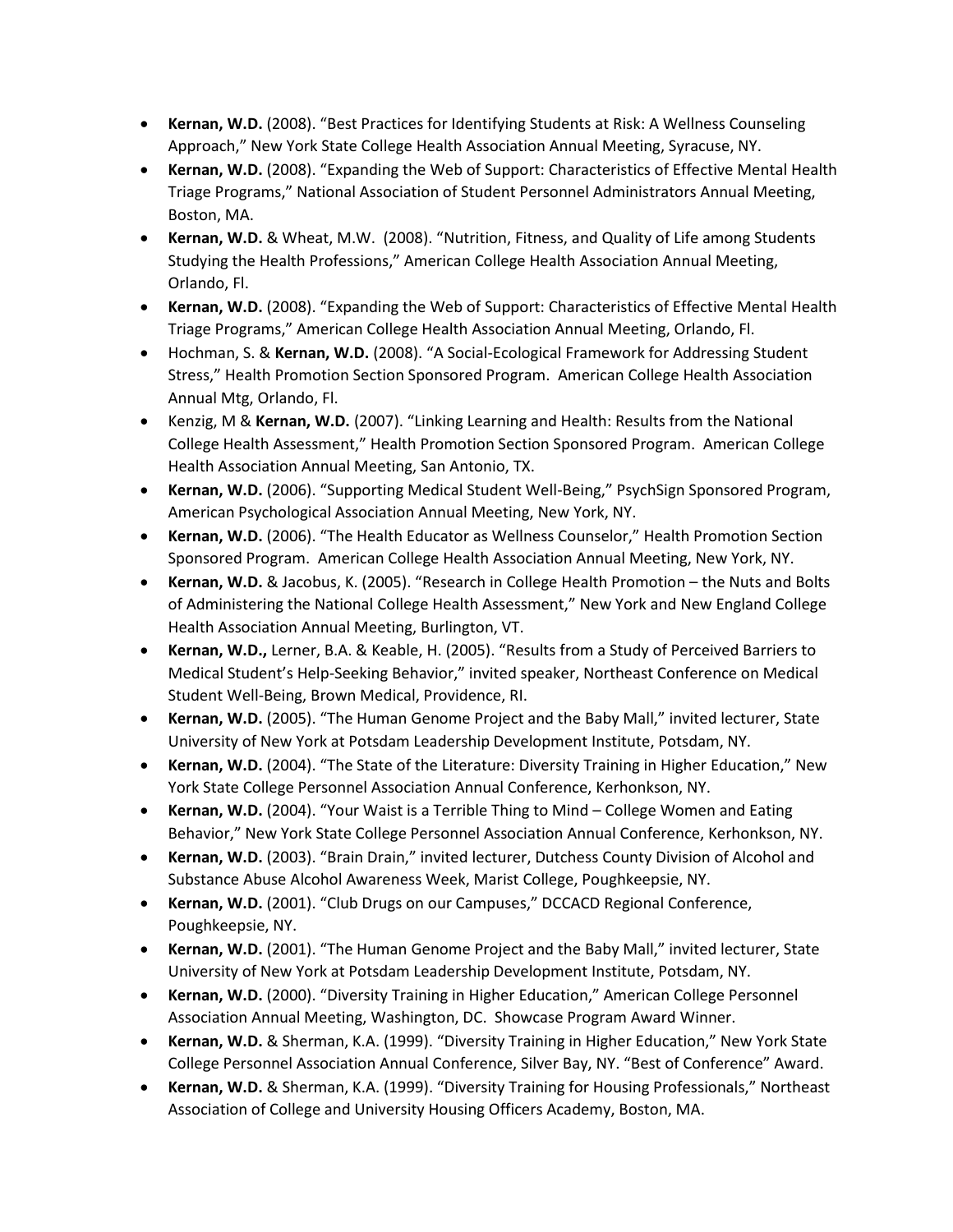- **Kernan, W.D.** (1999). "What Color are Your Genes?" New York State College Personnel Association Annual Regional Conference, Hyde Park, NY.
- **Kernan, W.D.** (1996). "Dietary Deficiency Malnutrition," AERMANI Regional Micronutrient Conference, Lilongwe, Malawi.
- **Kernan, W.D.** & Thompson L. (1995). "Starting a Campus Wellness Newsletter," New York State Wellness Conference, Utica, NY.
- **Kernan, W.D.** & Rutledge, N. (1995). "Health Communications Building Healthy Campus Communities," New York State College Health Association Annual Conference, Rochester, NY.

# **COMMUNITY AND CIVIC ENGAGEMENT ACTIVITIES**

- New Jersey Master Gardener Intern/Volunteer: 2020-present
- Passaic City Coalition, Primary Investigator and Supervising Director: 2018-present
- North Jersey Health Collaborative (NJHC), Data Committee member: 2016-2020
- Passaic County Health Coalition, member: 2016-present
- United for Prevention in Passaic County (UPinPC), Research Director, Data Team Chair: 2012 present
- AWARE-ASAP Municipal Alliance, Member & Technical Assistance: 2008-present
- Eat Local. Inc, Board of Directors, Member: 2011-2013

# **DEPARTMENTAL, COLLEGE, AND UNIVERSITY COMMITTEES**

- 2021-present: Provost's Working Group: Future of PMRRC/Propel Paterson, Co-Chair, WPUNJ
- 2021-present: University Senate Promotion Committee College of Science and Health Representative, WPUNJ
- 2017-present: Cannabis Research Institute, Affiliated Faculty and Founding Member
- 2014-present: Assessment Committee, College of Science and Health, WPUNJ
- 2013-present: Assessment Committee, Department of Public Health, WPUNJ
- 2012-2016, 2019-present: MPH Graduate Program Committee, Department of Public Health, WPUNJ
- 2012-2013, 2021-present: Department AFT Representative (spring only), WPUNJ
- 2008-2018, 2020-present: Curriculum Committee, Department of Public Health, WPUNJ
- 2019-2020: University Senate Assigned Release Time Committee College of Science and Health Representative, WPUNJ
- 2013-2020: Retention, Tenure & Promotion Committee, Department of Public Health, WPUNJ
- 2008-2015, 2019-2020: Recruitment/Alumni Committee, Department of Public Health, WPUNJ
- 2008-2019: University Alcohol Task Force, WPUNJ
- 2014-2017: Paterson Metropolitan Region Research Committee, WPUNJ
- 2013-2014: Academic Standards Committee, Department of Public Health, WPUNJ
- 2009-2014: University Core Curriculum Global Awareness Review Panel, WPUNJ
- 2012-2013: University Strategic Plan Implementation Committee, Team 3, WPUNJ
- 2008-2012: Center for Research Committee, College of Science & Health, WPUNJ
- 2006-2008: Committee on College Student Mental Health, Columbia University
- 2004-2008: Committee on Civility in the Learning Environment, Columbia University College of P&S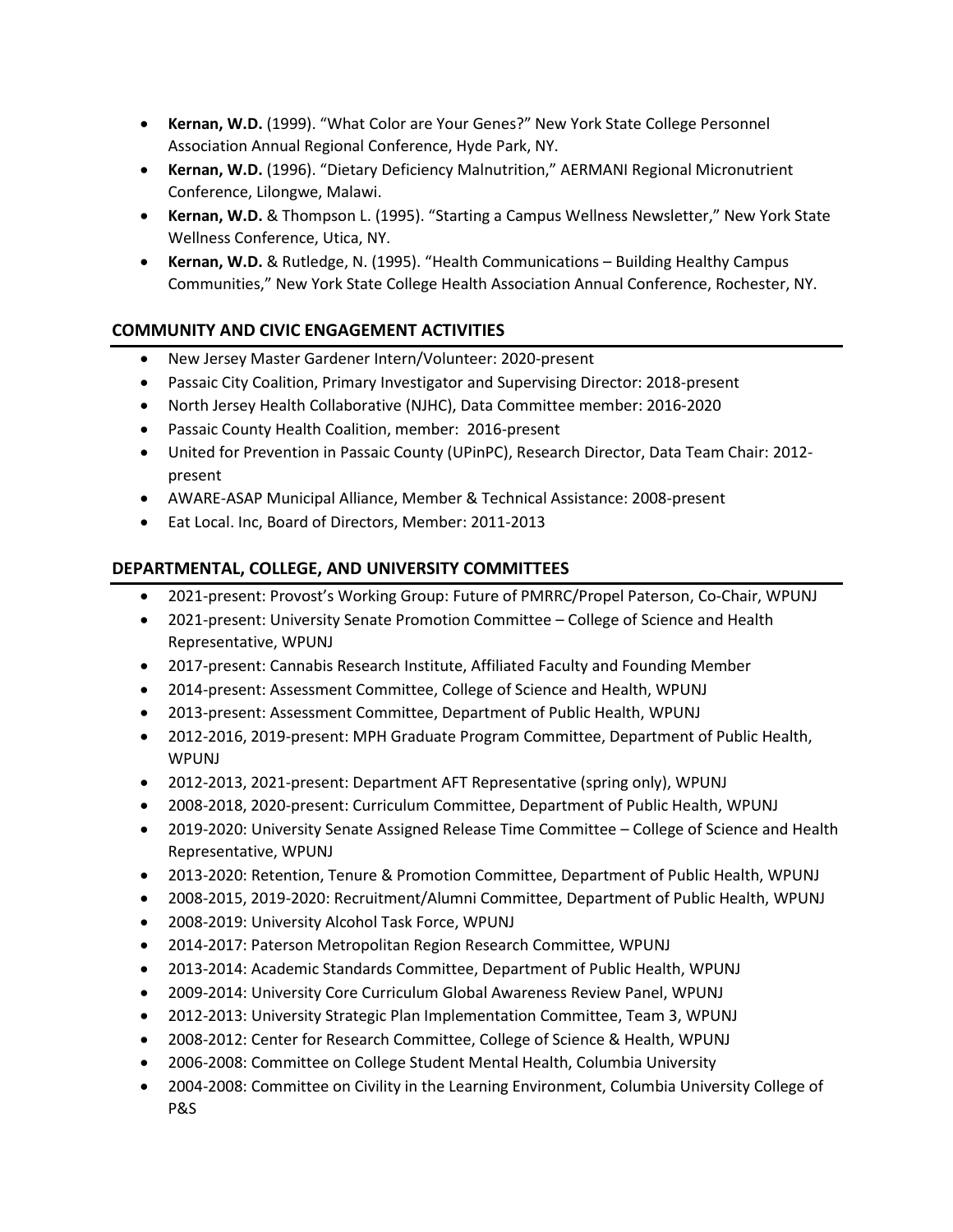- 2003-2008: Clinical Transition Committee, Columbia University College of Physicians & Surgeons
- 2002-2008: Curriculum Advisory Committee, Columbia University College of Physicians & Surgeons
- 2002-2008: Suicide Action Committee, Columbia University Medical Center
- 2002-2008: Student Wellness Committee, Columbia University College of Physicians & Surgeons
- 2002-2004: Student Health Advisory Committee, Columbia University Medical Center
- 1999-2002: College Drug and Alcohol Committee, Vassar College
- 1999-2002: Council of Deans and Directors, Vassar College
- 1999-2002: Health and Counseling Advisory Committee, Vassar College
- 1998-2000: College Wellness Council, Marist College

## **UNIVERSITY SEARCH COMMITTEES**

- Fall 2020, Adult Degree Counselor, School of Continuing and Professional Education, WPUNJ
- Spring 2019, Assistant Professor of Public Health, Department of Public Health, WPUNJ
- Fall 2016, Dean, College of Science and Health, WPUNJ
- Summer 2016, Professional Academic Advisor, College of Science and Health, WPUNJ
- Summer 2016, Public Health Internship Coordinator, Department of Public Health, WPUNJ
- Spring 2015, Assistant Professor of Public Health, Department of Public Health, WPUNJ
- Spring 2015, Academic Scheduler, Office of the Registrar, WPUNJ
- Fall 2014, Assistant Professor of Public Health, Department of Public Health, WPUNJ
- Fall 2014, Wellness Coordinator, Counseling, Health, & Wellness Center, WPUNJ
- Summer 2014, Professional Academic Advisor, College of Science and Health, WPUNJ
- Spring 2012, Assistant Professor of Public Health, Department of Public Health, WPUNJ
- Summer 2010, Recovery Program Specialist, Counseling, Health, & Wellness Center, WPUNJ

## **PROFESSIONAL ASSOCIATIONS AND LEADERSHIP ROLES**

- New Jersey Society for Public Health Education (NJSOPHE): 2007-present
	- o Past-President's Advisory Board: 2018-present
	- o President: 2016 (President-Elect 2015, Past President 2017),
	- o Academic Advisory Board Member: 2011-present
	- o Poster Session Chair, Program Committee: 2010-2019
- New Jersey Public Health Association (NJPHA): 2007-present
	- o Mentoring Committee Chair: 2010-11
- American Public Health Association (APHA): 2006-present
- Society for Public Health Education (SOPHE): 2005-present
- Association of Schools and Programs of Public Health (ASPPH) Undergraduate Network for Public Health and Global Health Education: 2014-2019
- National Association of Student Personnel Administrators (NASPA): 2001-2019
- Society of Behavioral Medicine (SBM): 2006-2014
- American College Health Association (ACHA): 1991-1993 & 1998-2013
- New York State College Health Association (NYSCHA): 1991-1993 & 1998-2010
- Mid-Atlantic College Health Association (MACHA): 2007-2009